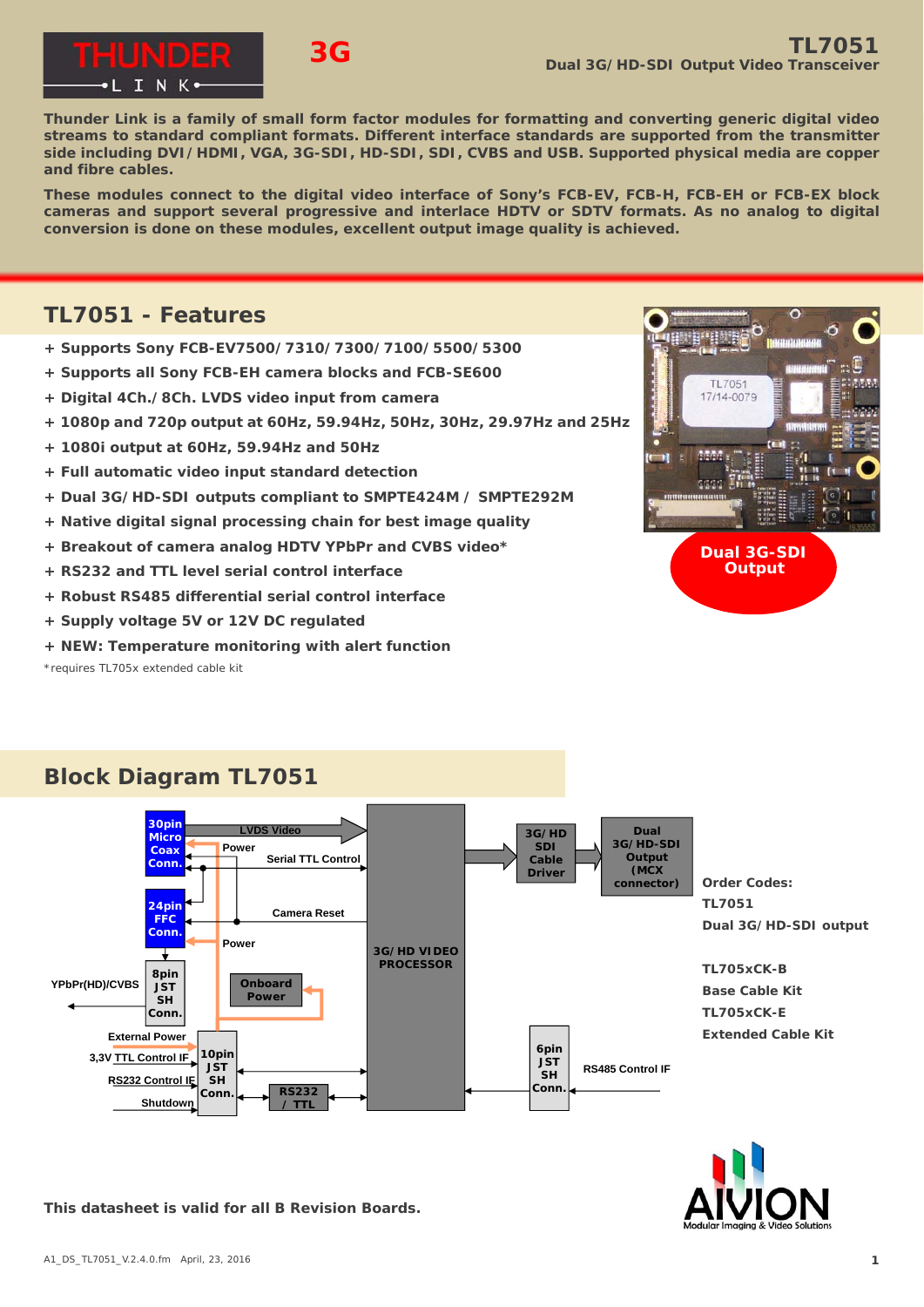



# **Specification Camera Interface**

## **INPUTS:** DATA 2012 2014 2014 B/4 CH. LVDS digital video (from camera) CLOCK LVDS (from camera)

CONTROL Rx 3.3V TTL serial control interface

# **OUTPUTS:**<br>CONTROL Tx

ANALOG YPbPr and CVBS video 1Vpp into 75 ohms

3.3V TTL serial control interface RESET 3.3V TTL, active low

# **Power and Environment**

## **POWER INPUT:**

5V DC regulated (5.8V DC absolute maximum) when using FCB-SE600 7V to 12V DC regulated (13V DC absolute maximum) for other camera blocks Power consumption (FCB-EV7500 + TL7051) 4.56W (cam motors inactive) Power consumption (FCB-EV7100 + TL7051) 4.8 W (cam motors inactive) Power consumption (FCB-EV5500 + TL7051) 4.44 W (cam motors inactive)

Power consumption value conditions: Power 12V DC, video mode 1080p59.94 (720p59.94 for FCB-EV5500) Ambient temperature +25°C/77°F Humidity 30%

## **OPERATING CONDITIONS:**

Ambient temperature (min/max): -5°C/+60°C = 23°F/140°F Humidity: 20%-80% **STORAGE CONDITIONS:**

Temperature (min/max):  $-20^{\circ}C/+60^{\circ}C = -4^{\circ}F/140^{\circ}F$ Humidity: 20%-80%

# **Board Mechanical**



## **Maximum top component height = 3mm**

**Maximum bottom component height = 6.8mm (MCX connectors)**

## **PCB thickness = 1.56mm**

## **POWER INPUT:**

5V DC regulated (5.8V DC absolute maximum) when using FCB-SE600

7V to 12V DC regulated (13V DC absolute maximum) for other camera blocks

## **Onboard Connectors**

#### **PCB Top Side:**



TL7051 has no HDMI connector

## **PCB Bottom Side:**



Note: Arrowheads indicate pin 1 location

J6: Do not connect J7: Do not connect J11: Do not connect

## **SAFETY NOTES:**

FFC with contacts on SAME side MUST be used when connecting J4 of TL7051 to the camera.

All digital inputs are specified for maximum voltages of 3.3V (+5%).

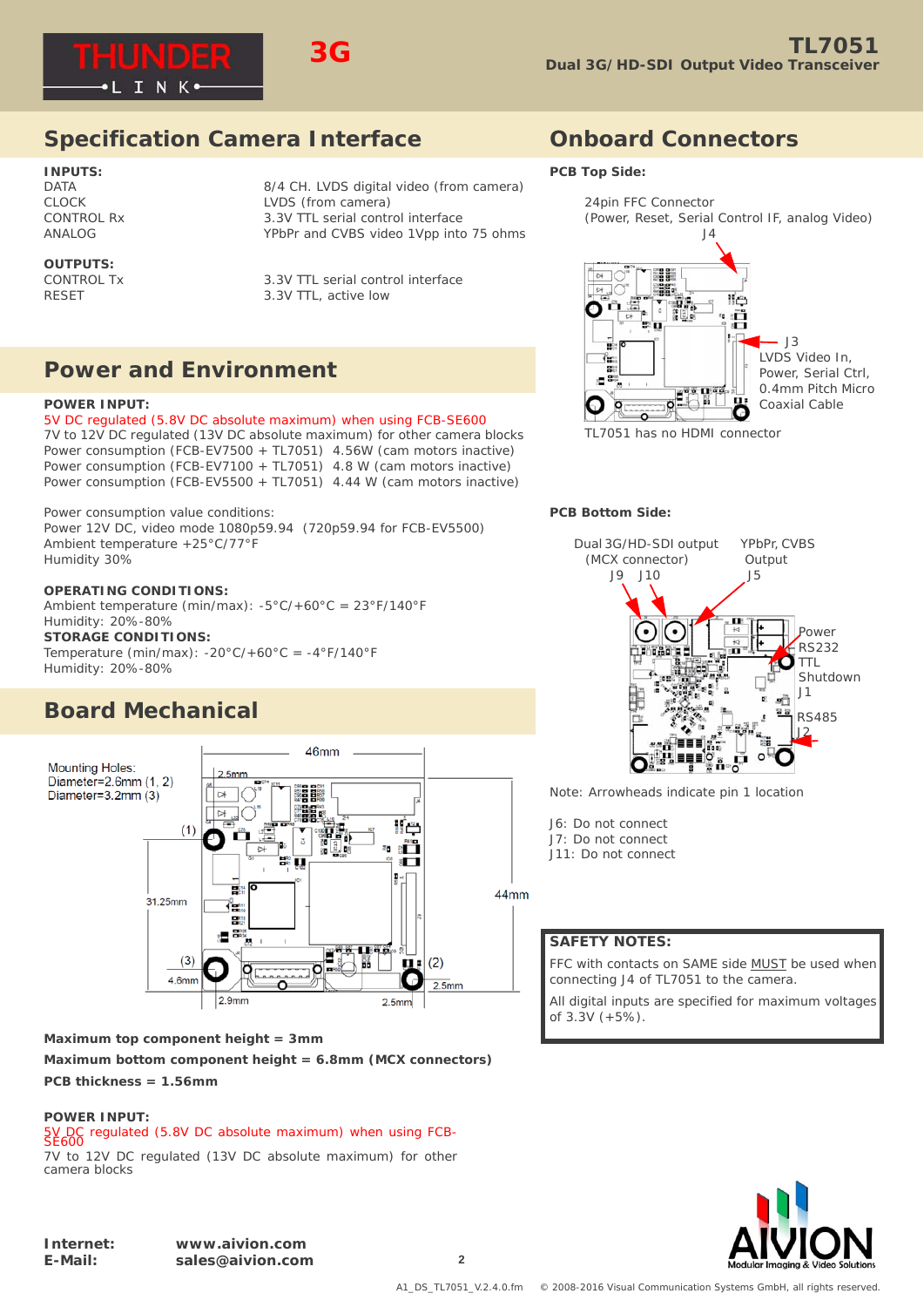

# **Pin Assignment of external Interfaces**

#### **J1 JST BM10B-SRSS-TB**

## **Power and RS232/TTL Control IF**

- 1 DC IN
- 2 DC IN
- 3 GND
- 4 GND
- 5 Reset / Shut Down, pull to GND to reset/shut down TL7050 and camera\* 6 GND
- 7 TXD\_TTL (serial IF transmit, 3.3V) and/or temperature alert output
- 8 RXD\_TTL (serial IF receive, 3.3V)
- 9 RXD\_232 (serial IF receive, RS232 level)
- 10 TXD\_232 (serial IF transmit, RS232 level)

## **Note: Connect RS232 or TTL serial interface, not both**

## **J5 JST BM08B-SRSS-TB, analog video from FCB-EHxxxx**

## **Analog component YPbPr and CVBS output \*\***

- 1 Pr
- 2 GND
- 3 Pb
- 4 GND
- 5 Y
- 6 GND
- 7 CVBS
- 8 GND

**J9, J10 75 ohms MCX coaxial jack**

**3G/HD-SDI outputs**

# **Onboard Mode Switches**

| Switch                   | OFF (default)           | ON                       |
|--------------------------|-------------------------|--------------------------|
|                          |                         |                          |
| 1 - cam select           | <b>FCB-EV cameras</b>   | FCB-EH                   |
| 2 - cam control          | <b>RS232/TTL</b>        | <b>RS485</b>             |
| 3 - temp alert<br>enable | no alert on J1/<br>pin7 | J1/pin7 alert<br>enabled |
| 4 - mode                 | Camera                  | Test pattern*            |

## **Table 1: Onboard Switch Functions**

Refer to page 7 for test pattern generator operation



## **J2 JST BM06B-SRSS-TB**

#### **RS485 Control IF \*\***

- 1 TXD\_P (to controller)
- 2 TXD\_N (to controller)
- 3 RXD\_N (from controller)
- 4 RXD\_P (from controller)
- 5 GND
- 6 3.45V typ. (max. current 50mA)

\*for reset, pull to GND for one second or longer

\*\*requires TL7050 extended cable kit

## **POWER INPUT:**

5V DC regulated (5.8V DC absolute maximum) when using FCB-SE600 7V to 12V DC regulated (13V DC absolute maximum) for other camera blocks

**SAFETY NOTES:** FFC with contacts on SAME side MUST be used when connecting J4 of TL7051 to the camera. All digital inputs are specified for maximum voltages of 3.3V (+5%).

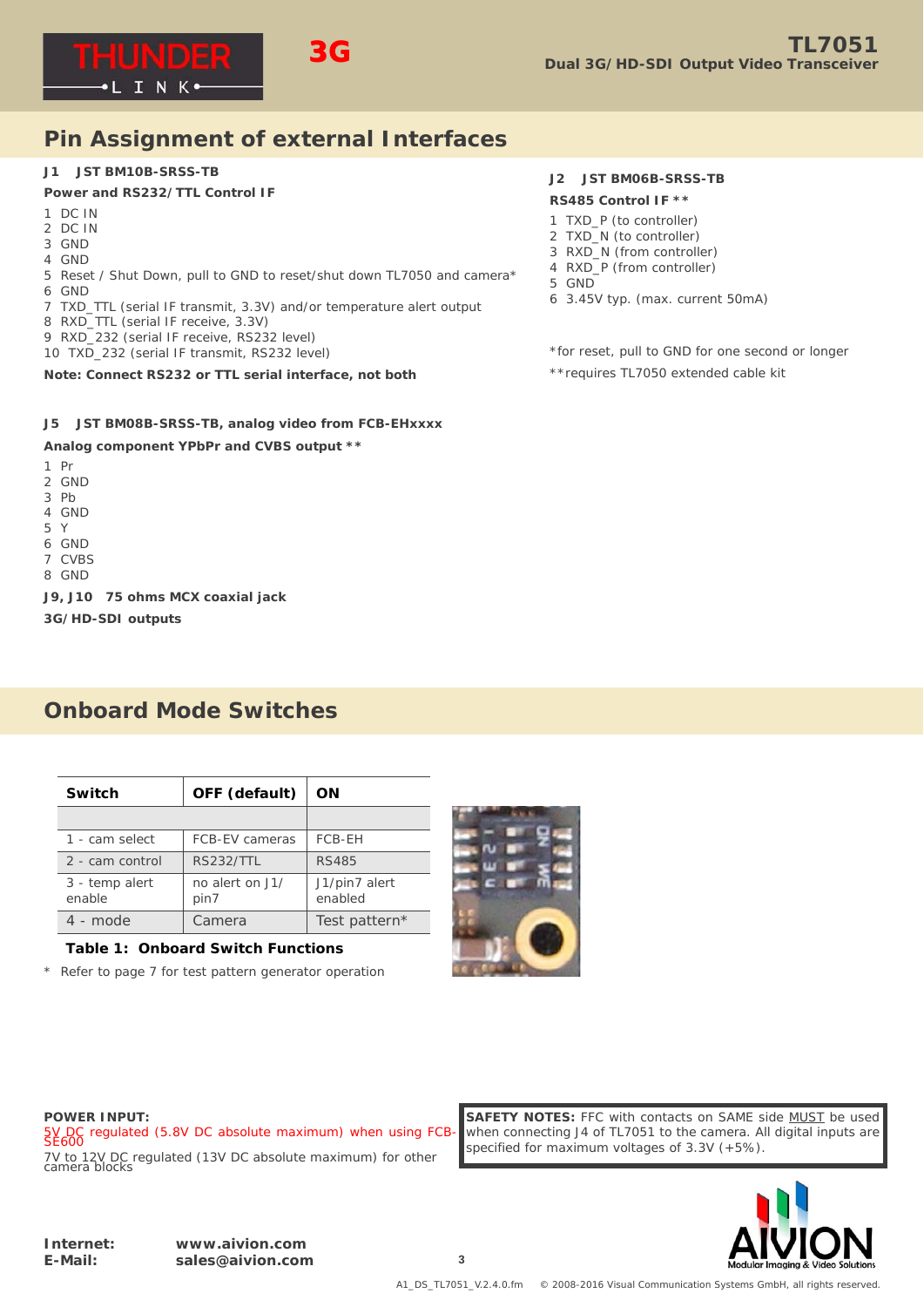

# **Connection Diagram for FCB-EV, FCB-EH and -SE600 Camera Blocks**

## **TL7051 top side FCB-EV, FCB-EH or FCB-SE600**



30pin micro coaxial cable is included in TL705x base cable kit.

## **TL7051 bottom side**



**J1, 12V DC Power input, Reset and RS232/TTL serial interface**

**Pin 1 location**

**Temperature alert signalling LED (red colour when on)** 

## **Temperature Alert Function**

When board temperature exceeds 80°C (176°F), red LED will be switched on.

- In addition such an event can be signalled on connector J1/pin7 by setting switch 3 (temp alert enable) to ON position.
- In case board temperature is equal to or over 80°C (176°F), level on J1/pin7 will be held constant low (< 0.4V)
- In case board temperature is less than 80°C (176°F), level on J1/pin7 will be high (> 2.4V)

**POWER INPUT:**

5V DC regulated (5.8V DC absolute maximum) when using FCB-SE600 7V to 12V DC regulated (13V DC absolute maximum) for other camera blocks

**SAFETY NOTES:** FFC with contacts on SAME side MUST be used when connecting J4 of TL7051 to the camera. All digital inputs are specified for maximum voltages of 3.3V (+5%).

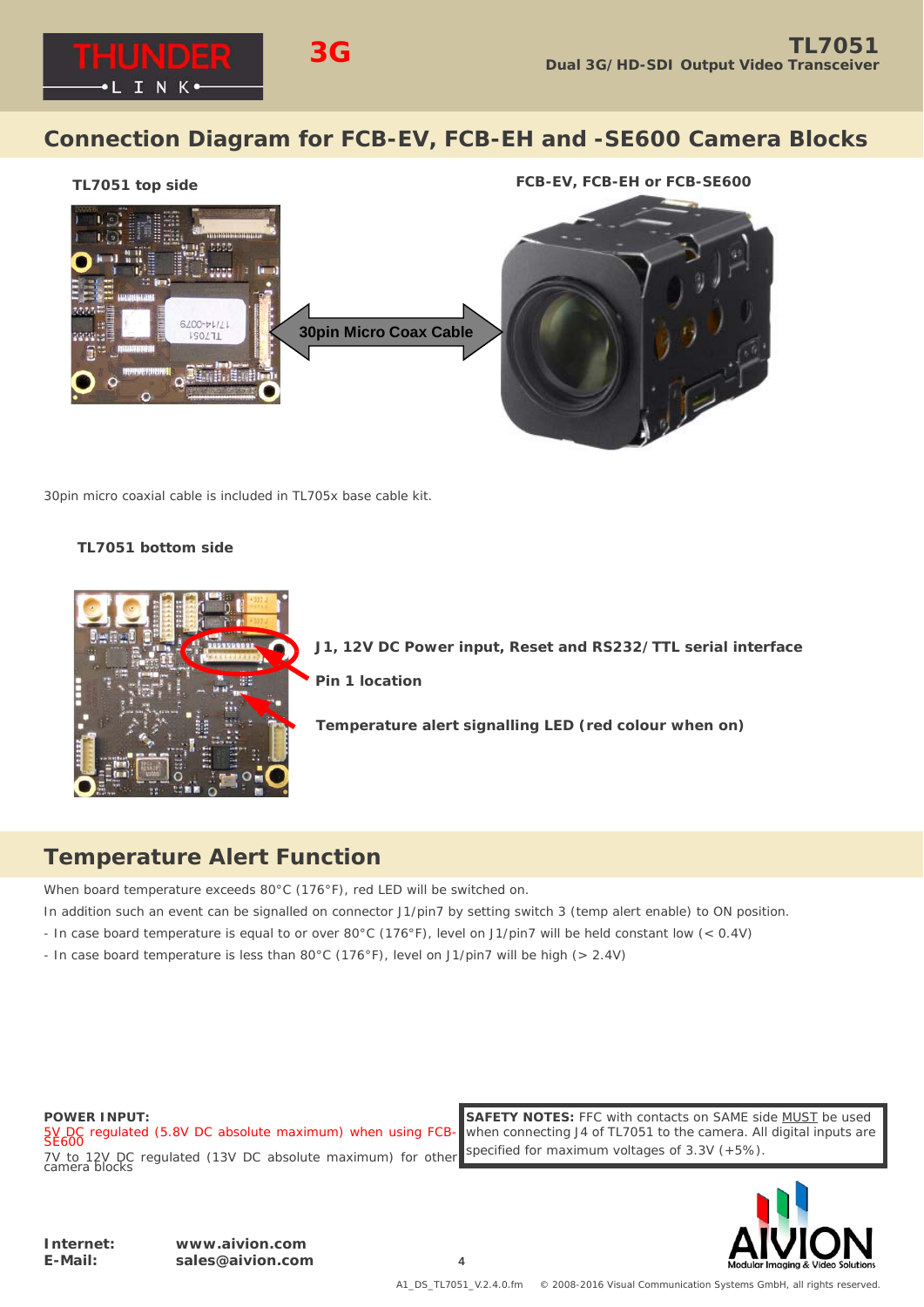

# **Video Standard Selection Tables for FCB-EV Solutions**

The video standard provided by the camera is automatically detected by the TL7051 module.



| <b>Camera Setting</b> | <b>TL7050 Output Format</b> | <b>Camera Support</b>     |  |
|-----------------------|-----------------------------|---------------------------|--|
|                       |                             |                           |  |
| 1080i / 50Hz          | 1080i / 50Hz                | FCB-EV7500/7310/7300/7100 |  |
| 1080i / 59.94Hz       | 1080i / 59.94Hz             | FCB-EV7500/7310/7300/7100 |  |
| 1080i / 60Hz          | 1080i / 60Hz                | FCB-EV7500/7310/7300/7100 |  |
| 1080p / 25Hz          | 1080p / 25Hz                | FCB-EV7500/7310/7300/7100 |  |
| 1080p / 29.97Hz       | 1080p / 29.97Hz             | FCB-EV7500/7310/7300/7100 |  |
| 1080p / 30Hz          | 1080p / 30Hz                | FCB-EV7500/7310/7300/7100 |  |
| 1080p / 50Hz          | 1080p / 50Hz                | FCB-EV7500/7310/7300/7100 |  |
| 1080p / 59.94Hz       | 1080p / 59.94Hz             | FCB-EV7500/7310/7300/7100 |  |
| 720p / 50Hz           | 720p / 50Hz                 | all FCB-EV                |  |
| 720p / 59.94Hz        | 720p / 59.94Hz              | all FCB-EV                |  |
| 720p / 60Hz           | 720p / 60Hz                 | all FCB-EV                |  |
| 720p / 25Hz           | 720p / 25Hz                 | all FCB-EV                |  |
| 720p / 29.97Hz        | 720p / 29.97Hz              | all FCB-EV                |  |
| 720p / 30Hz           | 720p / 30Hz                 | all FCB-EV                |  |

**Table 2: Video output matrix for TL7051 with FCB-EV**

| <b>Camera Monitoring Mode Setting</b> | Camera Register[74] Value (LVDS Mode) |  |
|---------------------------------------|---------------------------------------|--|
|                                       |                                       |  |
| 1080p / 59.94Hz or 50Hz               | 01                                    |  |
|                                       |                                       |  |
| All others modes                      | OO                                    |  |
|                                       |                                       |  |

**Table 3: Required Camera Register[74] Settings for 1080p59.94Hz and 1080p50Hz operation**

**Notes:** 

**Refer to Sony FCB-EV manuals on camera operation and setting adjustments**

**Refer to Sony FCB-EH and FCB-SE600 series technical manuals for model specific video standard support**

**POWER INPUT:**

5V DC regulated (5.8V DC absolute maximum) when using FCB-SE600 7V to 12V DC regulated (13V DC absolute maximum) for other camera blocks

**SAFETY NOTES:** FFC with contacts on SAME side MUST be used when connecting J4 of TL7051 to the camera. All digital inputs are specified for maximum voltages of 3.3V (+5%).

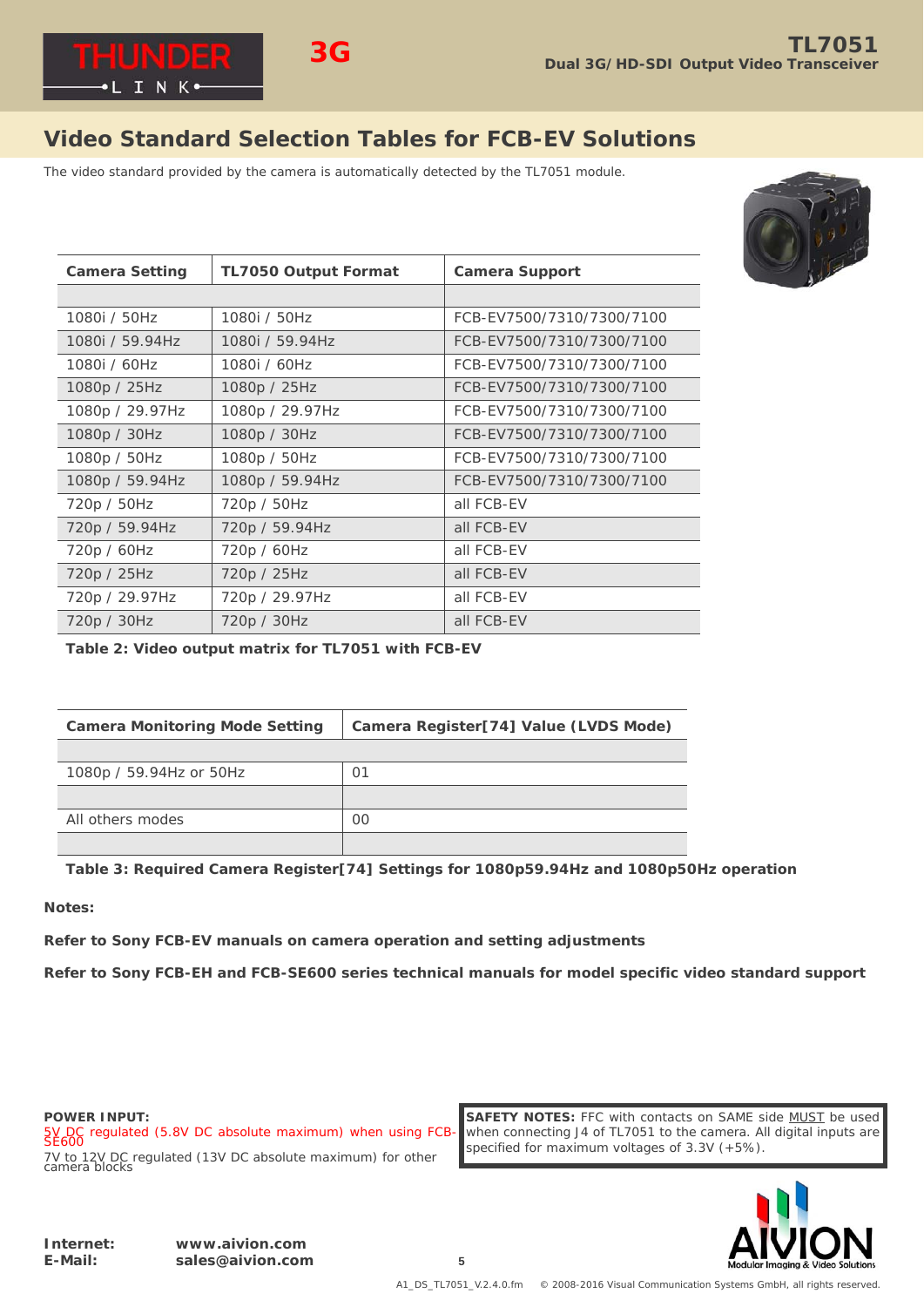

# **Analog Video Output**

TL7051 provides analog HDTV YPbPr and analog SDTV CVBS video output signals. These signals are directly taken from the camera.

In some camera modes no or only limited analog video output might be available. Please refer to the related camera documentation.

# **Reset Operation**

When applying power to TL7051, the camera is also automatically powered. During power up all functions on TL7051, are reset and initialized.

During operation a manual reset can be applied by pulling pin no. 5 of connector J1 to 0V (GND). This resets also the camera.

# **Camera Control**

Camera control can be done by connecting a PC or CCU via RS485, RS232 or serial 3.3V TTL interface to TL7051. The interface is passed through to the camera that all VISCA protocol based software can be used.

Serial interface selection must be done be appropriate setting of switch-2.

**3G**

# **Cable Kit Contents**

**TL705xCK-B, Base cable kit:**

**External connecting cables:**

1 pcs. - 10pin flying leads cable for power and control (RS232/TTL), lead length = 15cm / 5.9inch **Camera connecting cables:**

1 pcs. - 30pin KEL USL type micro coaxial cable, connector on both sides, length = 20cm / 7.86inch

## **TL705xCK-E, Extended cable kit for solutions with analog video breakout and RS485 support: External connecting cables:**

1 pcs. - 8pin flying leads cable for analog video, lead length = 15cm / 5.9inch

1 pcs. - 6pin flying leads cable for RS485, lead length = 15cm / 5.9inch

## **Camera connecting cables:**

1 pcs. -24pin flat flex cable, contacts on same side, pitch = 0.5mm, length = 10cm / 3.9inch

**POWER INPUT:**

5V DC regulated (5.8V DC absolute maximum) when using FCB-SE600 7V to 12V DC regulated (13V DC absolute maximum) for other camera blocks

**SAFETY NOTES:** FFC with contacts on SAME side MUST be used when connecting J4 of TL7051 to the camera. All digital inputs are specified for maximum voltages of 3.3V (+5%).